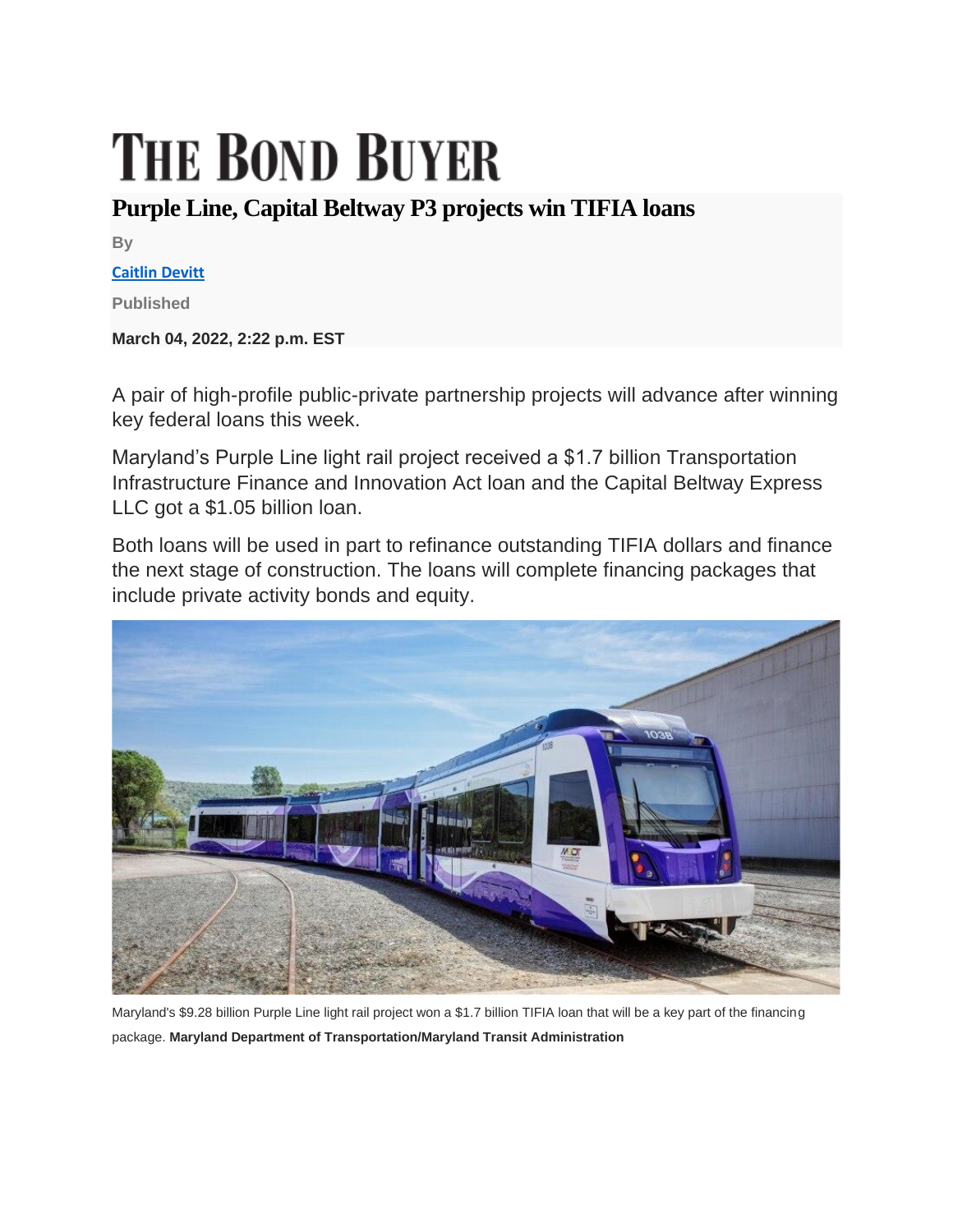The Capital Beltway Express project is a P3 between the Virginia Department of Transportation and Capital Beltway Express LLC, made up of Transurban and Lane, the design-build contractor.

The new federal loan will refinance an existing TIFIA loan for four existing I-495 express lanes, which were completed in 2012. It will also provide new money for the upcoming stage, dubbed the 495 NEXT Project, which will extend the four existing lanes by 2.5 miles northward. Part of a growing network of express lanes in the region, the extended lanes are set to open in late 2025.

Maryland is in the midst of building out its own tolled express lanes, a \$9 billion project that will connect to Virginia's lanes and could [see a delay amid a](https://www.bondbuyer.com/news/judge-orders-maryland-to-reconsider-toll-lanes-contract)  [dispute from the losing bidder.](https://www.bondbuyer.com/news/judge-orders-maryland-to-reconsider-toll-lanes-contract)

The new TIFIA loan comes a week after the Virginia Small Business Financing Authority [came to market](https://www.bondbuyer.com/news/munis-rally-on-a-flight-to-safety-bid-after-russian-troops-invaded-ukraine) with \$1.145 billion of tax-exempt senior lien revenue and refunding bonds and taxable subordinate lien revenue refunding notes.

Proceeds from the notes will be used to refinance the \$841 million TIFIA loan for the existing 495 HOT lanes, and the new TIFIA loan will then be used to pay off the notes, which are due on Dec. 31, 2023, according to a road show of the recent bond sale. On top of the \$841 million, the new TIFIA loan provides \$213 million in new money for the extended toll lanes.

Proceeds from the \$304 million bond deal will be used to refinancing existing debt, issued in 2008, with the remaining money used to finance Project NEXT. A separate \$49 million loan from the Virginia Tax Infrastructure Bank along with equity will also be part of Project NEXT's financing package.

The TIFIA loan is subordinate to the senior 2022 bonds, though in the event of a bankruptcy, the TIFIA loan will be on par with the senior obligations, the road show said.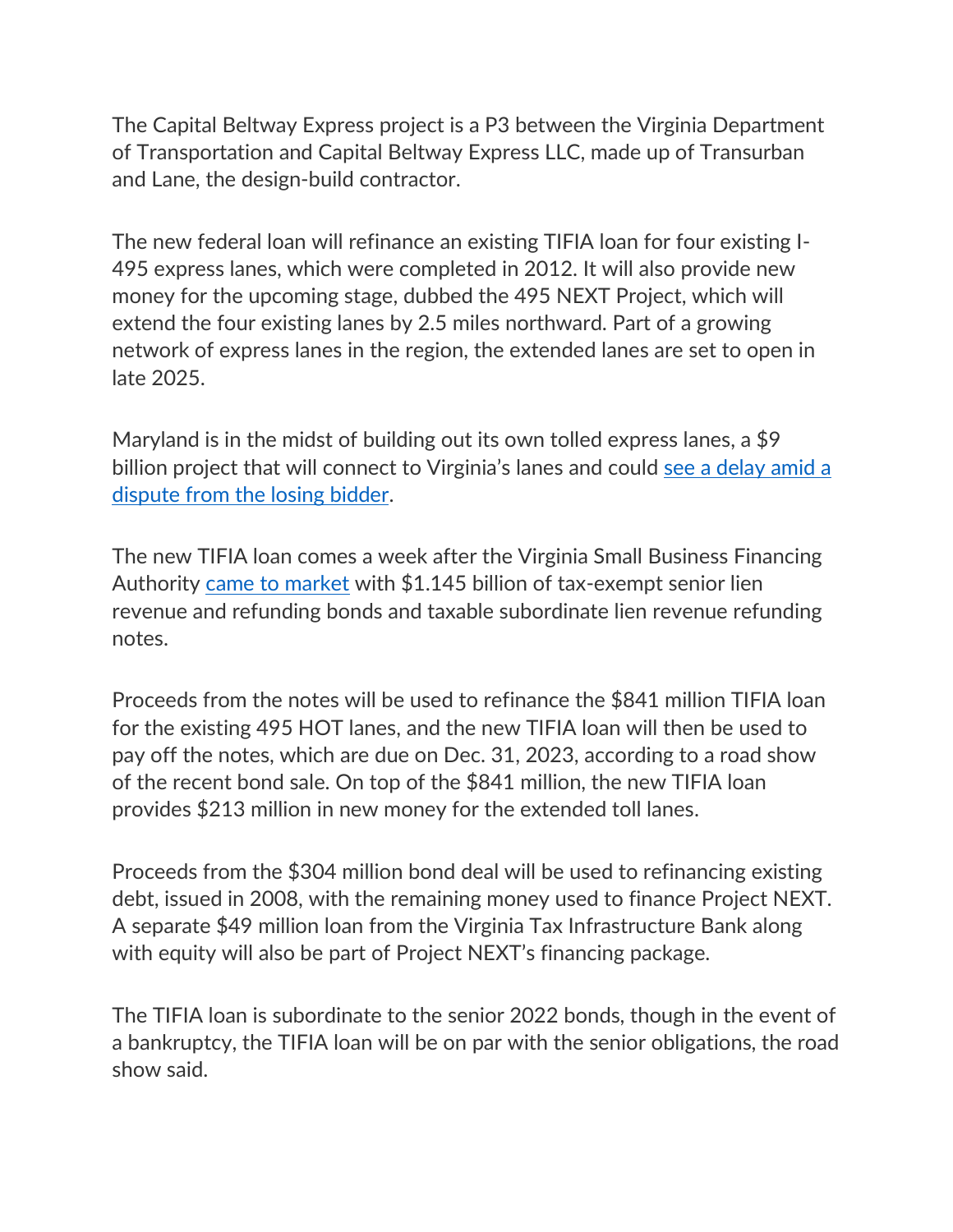Moody's Investors Service assigned a Baa1/stable rating to the senior PABs and TIFIA loan, reflecting "the long-term cashflow generating ability of the I-495 HOT Lanes Project that will only be enhanced with the addition of the extension," according to a Jan. 31 report from Moody's analyst John Medina.

Maryland's effort to develop its own managed lanes network to connect to the Virginia network is another credit strength, Medina said.

"Once completed, Maryland's new express lanes will direct even more commuter traffic onto the project because of improved reliability for those commuters. Similarly, the improved connectivity to the Dulles Toll Road and I-66 and the further build out of the regional managed lane network in DC all bode well for long-term traffic and revenue growth."'

In awarding the TIFIA money, Deputy Transportation Secretary Polly Trottenberg said in a statement that the project would ease congestion at the American Legion Bridge, "a notorious bottleneck. The project also includes long-term annual transit investment from toll revenues and will reconnect communities with pedestrian and bike paths as well as two new overpasses."

The \$1.7 billion TIFIA loan for the Purple Line comes as Maryland and its private partner, Purple Line Transit Partners, are embarking on the [next stage](https://www.bondbuyer.com/news/marylands-p3-purple-line-taking-on-new-bonds-and-tifia-loan)  [of construction for the delay-plagued rail line.](https://www.bondbuyer.com/news/marylands-p3-purple-line-taking-on-new-bonds-and-tifia-loan)

The 16.2-mile, 21-station light rail line between Bethesda in Montgomery County and New Carrollton in Prince George's County is a partnership between the Maryland Department of Transportation/ Maryland Transit Administration and Purple Line Transit Partners.

The project was officially launched in 2016 but ran into a series of obstacles that culminated in the primary subcontractor walking off the job in September 2020.

MDOT took over day-to-day construction and has since hammered out a revised P3 agreement with PLTP and a new contractor.